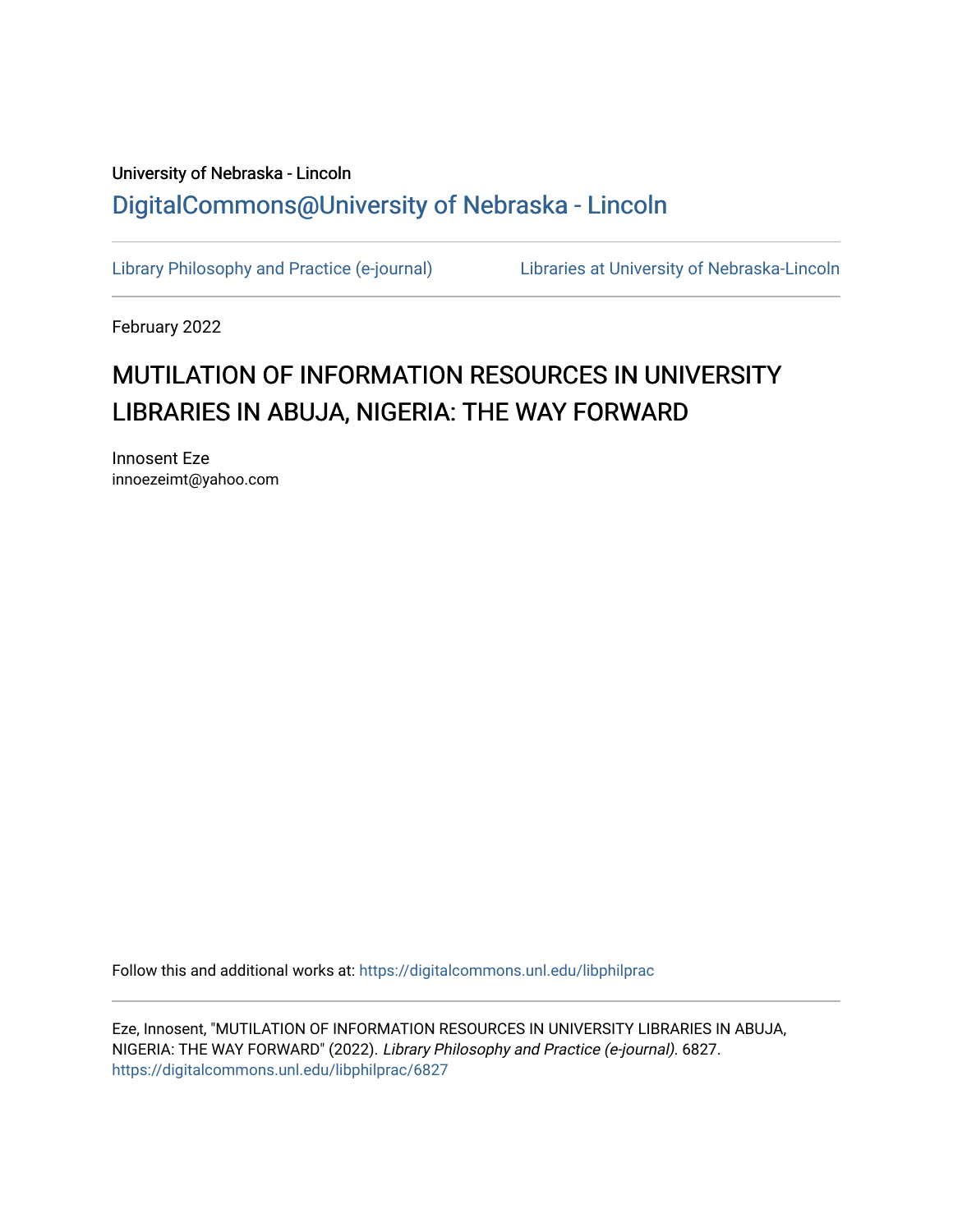## **MUTILATION OF INFORMATION RESOURCES IN UNIVERSITY LIBRARIES IN**

#### **ABUJA, NIGERIA: THE WAY FORWARD**

## **BY**

## **Okafor Chinwe Josephine (CLN) Assistant Director, Court of Appeal, Kaduna, Division, Nigeria**

## **&**

## **Dr. Innocent O. Eze (FNLA, CLN) Institute Librarian, IMT Enugu, Nigeria**

#### **Abstract**

The study investigates the mutilation of information resources in University libraries in Abuja. The study adopted a descriptive survey research design. The population of the study comprises 244 library staff made up of professionals and non-professionals in Universities in Abuja. Because the population was small and manageable, all the 244 library staff were used for the study. The instrument for data collection was a structured questionnaire titled "Mutilation of Information Resources Questionnaire" (MIQ). The questionnaire was validated by experts. The reliability of the questionnaire was established using Cronbach Alpha method and a reliability coefficient of 0.81 was obtained. Data were collected and analyzed using Frequency, Percentages, Means and Standard Deviations. Findings of the study revealed that, journals, textbooks, magazines, newspapers, projects/theses/dissertations, government publications, term papers, compact discs, CD-ROMs and audio-visual materials were the information resources affected by mutilation. It was also revealed that the forms of mutilation of library resources include, tearing of pages of books/journals, underlining of texts/journal, highlighting pages of textbooks/journals, bending spines of textbooks and journals, using of wet hands to turn pages of books/journals, cracking of CDs, marking of books/journals with biros, shading of books/journals with pencils, ear-dogging pages of books/journals and making comments on pages of books/journals. Further, it was revealed that the causes of mutilation of library resources in universities in Abuja include, poverty/financial constraints among users, high cost of photocopying library resources, insufficient library opening hours, ignorance of impact on the users, inadequate loan period, low quality of library services, frustration with library services on the part of users, lack of power supply, high cost of books, lack of security men at the reading section and inadequate close circuit cameras in the library. The study concludes that, plethora of information resources in university libraries in Abuja are prone to mutilation. Recommendation were made that, the cost of photocopying information materials in the libraries should be subsidized by Universities to enable easy access to information materials by library users as this can help in curbing the issue of mutilation; mutilators should be subjected to heavy and well defined penalties such as withdrawal of library card to serve as deterrent to other users and libraries should adopt the use of new technologies such as Radio Frequency Identification (RFID) to solve some of the problems caused by mutilation of library resources among others.

#### *Keywords:* **University Library, Mutilation and Information Resources**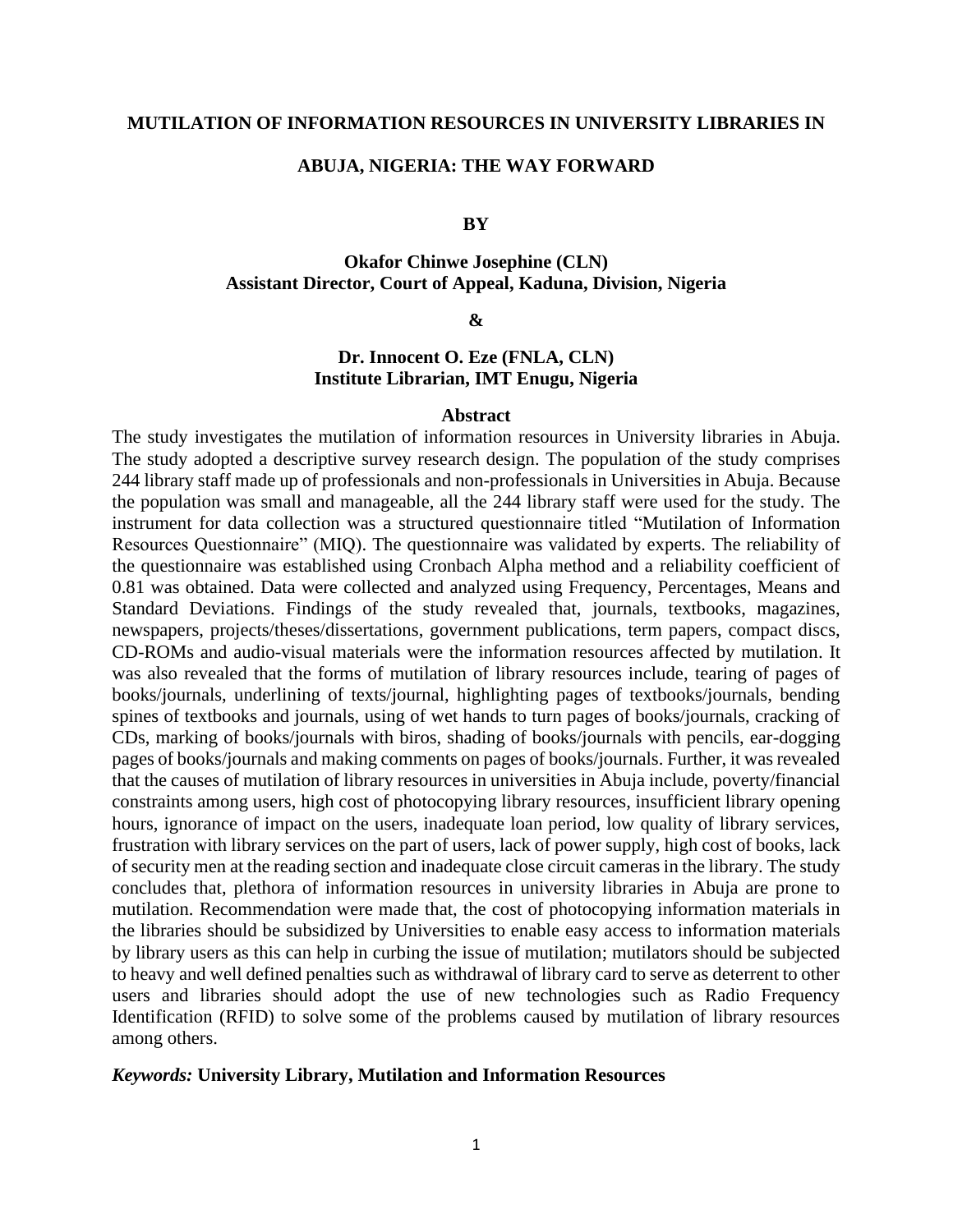## **Introduction**

University libraries provide information resources in both print and non-print formats to its users. The libraries are seen as the heart of university systems and its basic purpose is to provide the university staff, students and researchers with materials assistance and an enabling environment that would facilitate teaching, learning, research and advance the frontiers of knowledge. The responsibility of the university library is to ensure that the use of its information resources and services are maximized to meet the users' information needs, hence the need for library user education program.

The ability of the library to meet the needs of its teeming users is greatly dependent on the availability of information resources (Idakwo, 2019). In university libraries, information resources mutilation is a common problem that deserves serious attention from librarians and other stakeholders in general. Mutilation entails defacement or damage of library materials/collection. It involves removal of book pages, articles from periodicals, of illustrations and, or the whole text book from monographs. To Amidu and Umaru (2019), mutilation is the means of cutting off or permanently destroying a book or an essential part of a book or material. It is wrong to mutilate library materials thereby denying others the opportunity of using such materials. Mutilation is carried out by lazy, uncultured users for their selfish interest. Mutilation in academic libraries becomes rampant towards the end of the semester when students are preparing for examinations. In most cases, mutilated materials become more or less useless as some chapters or parts of some materials or texts are removed.

The practice is becoming a serious, disheartening and unfortunate fact of library life. Lorenzen (2014) reported high incidence of book and periodical mutilation in some academic libraries studied. The researcher indicated that, collection mutilation takes many forms, ranging from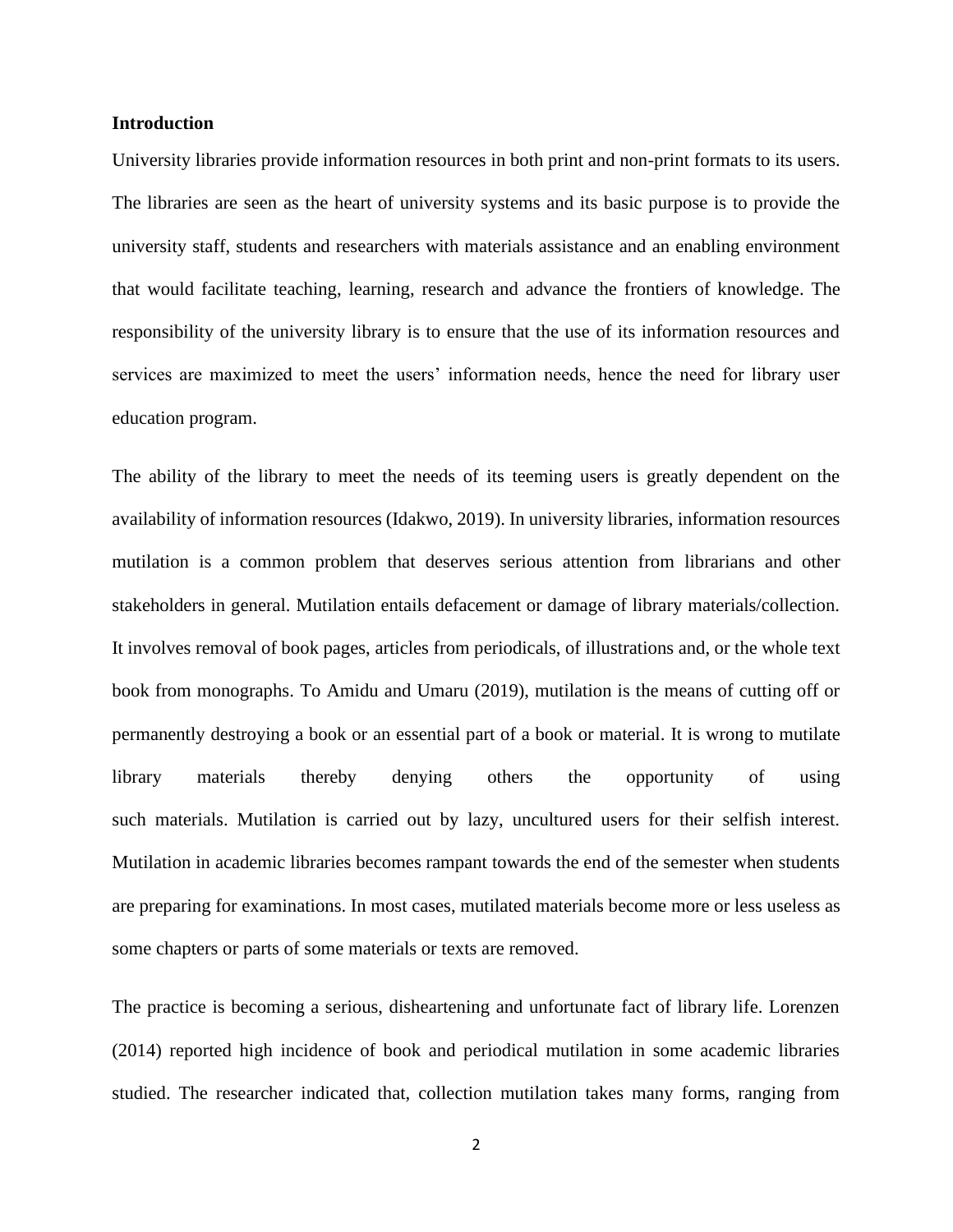underlining and highlighting in library books, tearing and or removing some pages of the books and tempering with the editorial comment in the library books. Abareh (2011) affirms that mutilation of library materials is a common phenomenon in university libraries. The author identifies different forms of mutilation to include misuse of library collections such as bending the spine of a book to ensure that it stays open at the right page, using wet fingers to turn book pages, marking or shading book pages with pencil, or biro, tearing book pages, and damage to the book spine. Several reasons were responsible for the cause of mutilation of library collections. Ratcliffe (2010) insists that necessity rather than criminal drive is responsible for students' mutilation of books.

As the custodian of library information resources, librarians own an obligation to their patrons and users to preserve the library stocks for present and future use. A depletion of available information resources means a reduction in how they can serve and satisfy the needs of patrons (Idakwo, 2019). Besides, non-availability of library materials might mean inefficiency on the part of the librarians and other information experts who keep such materials. It is therefore in the interest of the professionals and their patrons to preserve available materials and resources from mutilation.

Librarians over the years have been bothered about ensuring the protection of material resources from this menace. This is because all types of libraries are affected by this unwholesome act. Mutilation has become a canker worm which has eaten deep into the university library system without distinction. This could be as a result of the popularity of university libraries as opposed to other kinds of libraries due to their use by students for their learning and research purposes.

As observed by the researcher, mutilation is among the most frustrating and serious problems faced by librarians in university libraries in Abuja. It seems that mutilation in the universities is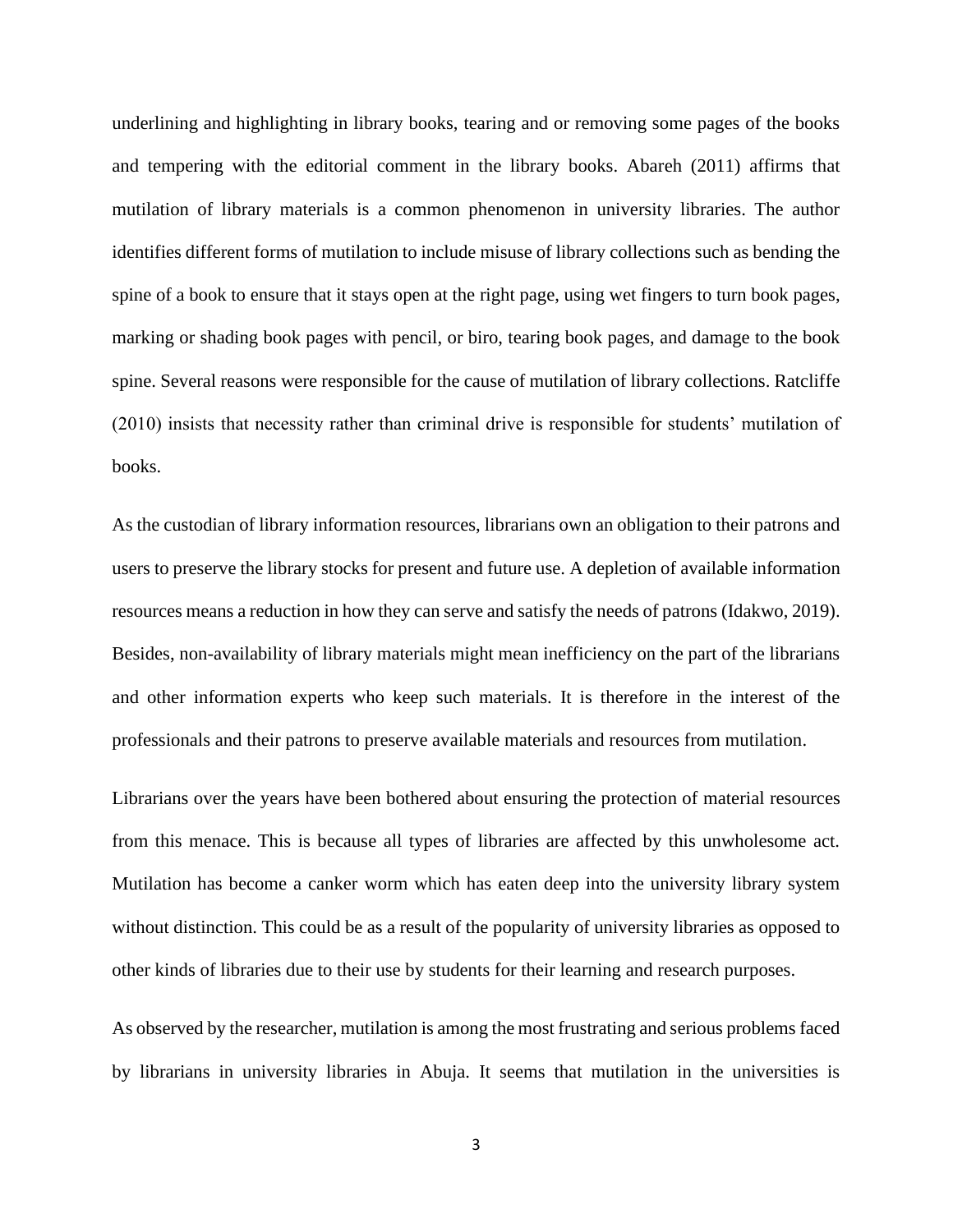dramatically increasing despite efforts to help curb it. This growing but concealed problem of mutilation that takes place in these libraries may adversely affect the quality of information resources provided. To contribute to the existing knowledge of mutilation in academic libraries, this study sought to investigate the mutilation of information resources in university libraries in Abuja.

The issue of mutilation of library information resources has been extensively researched by Library and Information Science scholars. Idris, Hassan and Abdul-Qadir (2013) conducted a study on theft and mutilation of library materials in academic libraries and reported that books, newspapers, dictionaries, encyclopedias, journals and magazines were the types of information resources affected by theft and mutilation. Olajide (2017) investigated theft and mutilation challenges and management in academic libraries and reported that books, encyclopedia, dictionary, journals, newspapers, magazines, CD-ROMs and online databases are the information resources affected by theft and mutilation. It was also found that tearing of pages of books is a form of mutilation and that the university library materials are stolen and mutilated due to inadequate copies of library materials and porous security systems. The study further found that Olajide (2017) the use of security personnel at the main entrance, installation of Close Circuit Television (CCTV), installation of electric security system, checking in and out of the library users and personnel, making enough copies of books, window burglary with net, and availability of functional photocopy machine are ways of minimizing theft and mutilation in the library. Fasea and Adedokun (2016) investigated abuse of information materials in academic libraries by students of tertiary institutions and reported that information materials mostly affected by theft and mutilation are textbooks, projects/theses/dissertations and newspapers. Further, Anyaobi and Akpoma (2012) conducted a study on the abuse of Library Materials in Academic Libraries in Delta State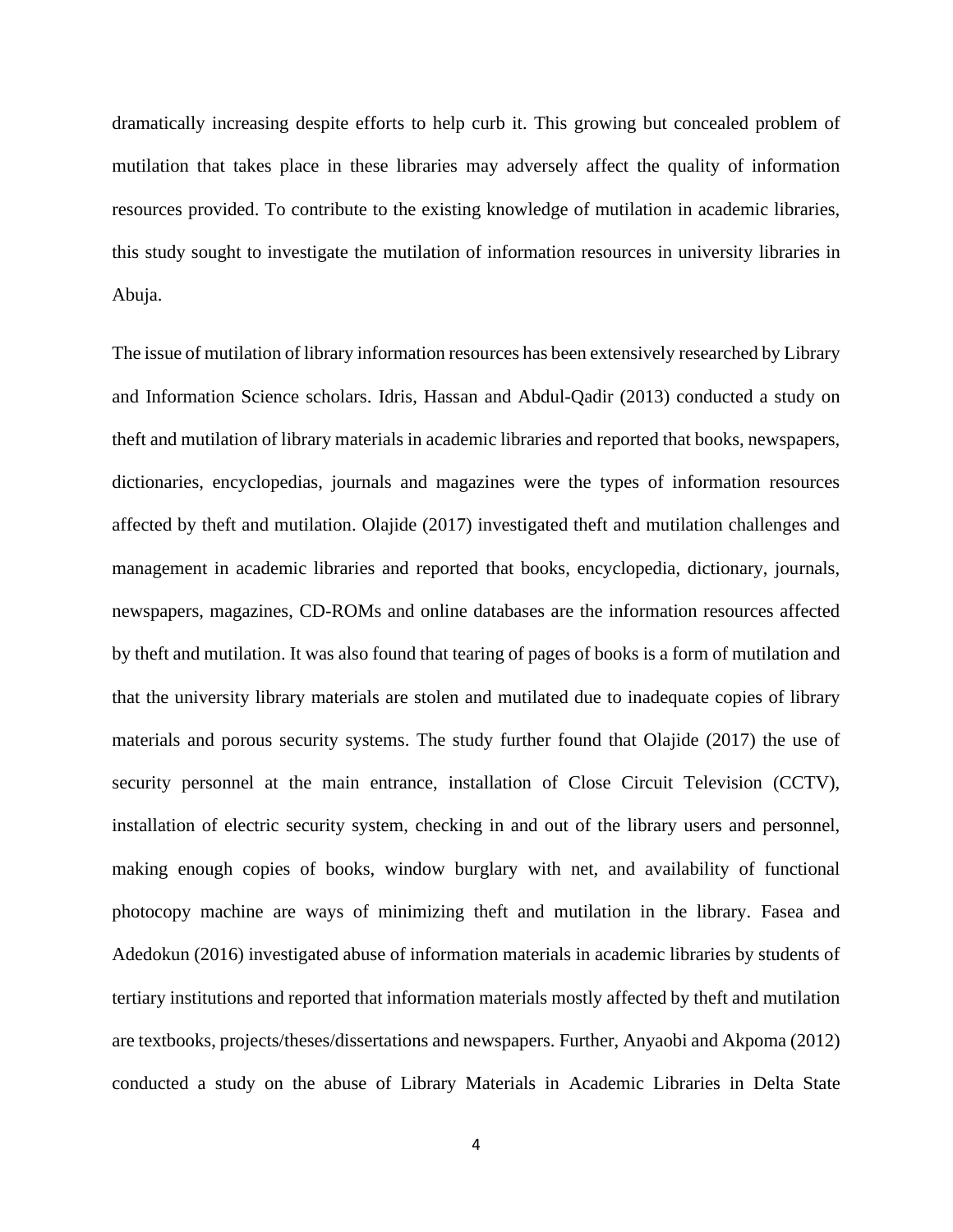Polytechnic library, Ogwashi-Uku, Nigeria and reported that writing in books is a form of mutilation of library resources among students. Similarly, the finding corroborates with that of Olajide (2017) who reported tearing of pages of books as a form of mutilation. Fasae and Adedokun (2016) examined the abuse of information materials in Academic Libraries by students of tertiary institutions in Ekiti- State, Nigeria and reported the forms of mutilation to include folding of pages of books, and writing on pages of information materials. It was found that students abuse information materials because they are too lazy, selfish. Further, Fasea and Adedokun (2016) reported that mounting of cameras (CCTV) in the library, provision of effective photocopying facilities, proper checking of users when leaving the library and regular acquisition of relevant and current information materials are the ways of minimizing theft and mutilation of information materials. Bello (2001) reported that, security lapses and poor supervision by the library staff contributed highest as a causative factor for library malpractice followed by inadequate number of books in the library. Similarly, Oyesiku, Buraimo and Olusanya (2012) reported the causes of mutilation to include lack of photocopier, ignorance and financial constraint.

From the review of extant literature, it can be observed that the issue of mutilation of library resources has remained unabated even though a lot of effort and resources have been expended by librarians and information centre managers to stop this unwholesome act. University libraries have lost most of their valuable resources through this act and continuous loss of information resources is not good for any library.

## **Theoretical Analysis**

This work is hinged on Routine Activity Theory propounded by Marcus Felson and Lawrence Cohen in 1980. Routine Activity Theory focused on situation of crime. This theory stipulates three necessary conditions for crime which include a likely offender, a suitable target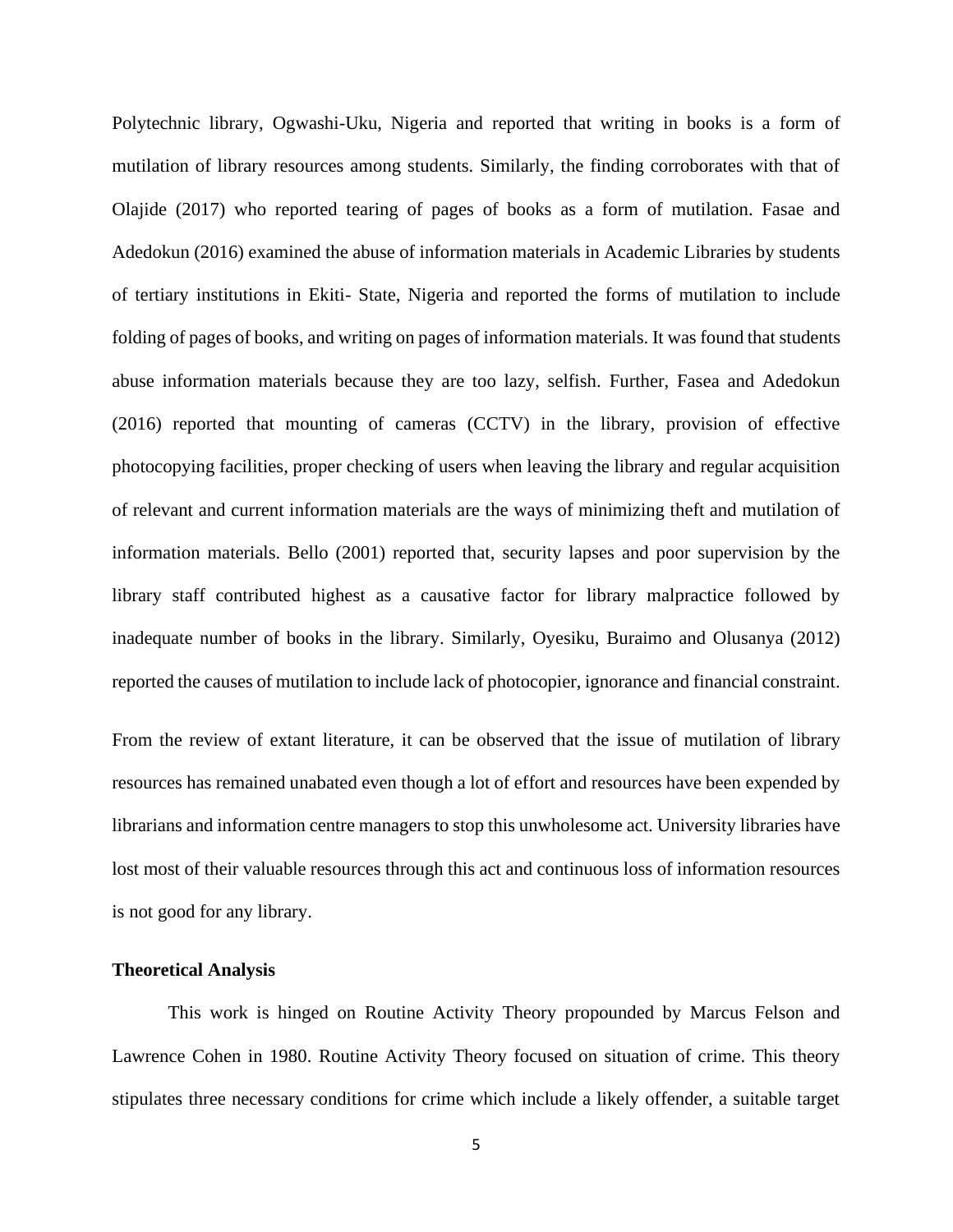and the absence of a capable guardian coming together in time and space. This signifies that, for a crime to occur, a likely offender must find a suitable target with a capable guardian absence. The likely offender is also referred to as motivated offender. These are individuals who are not only capable of committing criminal activities, but are willing to do so. The theory defined suitable target as a person or object that are seen by offenders as vulnerable or attractive.

The likely or motivated offender as defined by the theory implies that, mutilation of information resources in university libraries is well planned and coordinated by the library users. Suitable target as explained by the theory implies that library users may have a specific information resource that they may want to mutilate. Absence of a capable guardian implies the absence of security systems such as library staff, security guards, close circuit television (CCTV) cameras to mention but a few to check the activities of library users so as to prevent acts that may amount to mutilation of information resources in the library.

#### **Objectives of the study**

Specifically, the study sought to achieve the following objectives

- i. Identify the types of information resources affected by mutilation in university libraries in Abuja
- ii. Find out the forms of mutilation of library resources in the libraries under study
- iii. Find out the causes of mutilation of library resources in the concerned libraries.
- iv. Ascertain the ways of curbing the mutilation of library resources in the libraries under study

## **Research Questions**

The study answered the following research questions

i. What are the types of information resources affected by mutilation in university libraries in Abuja?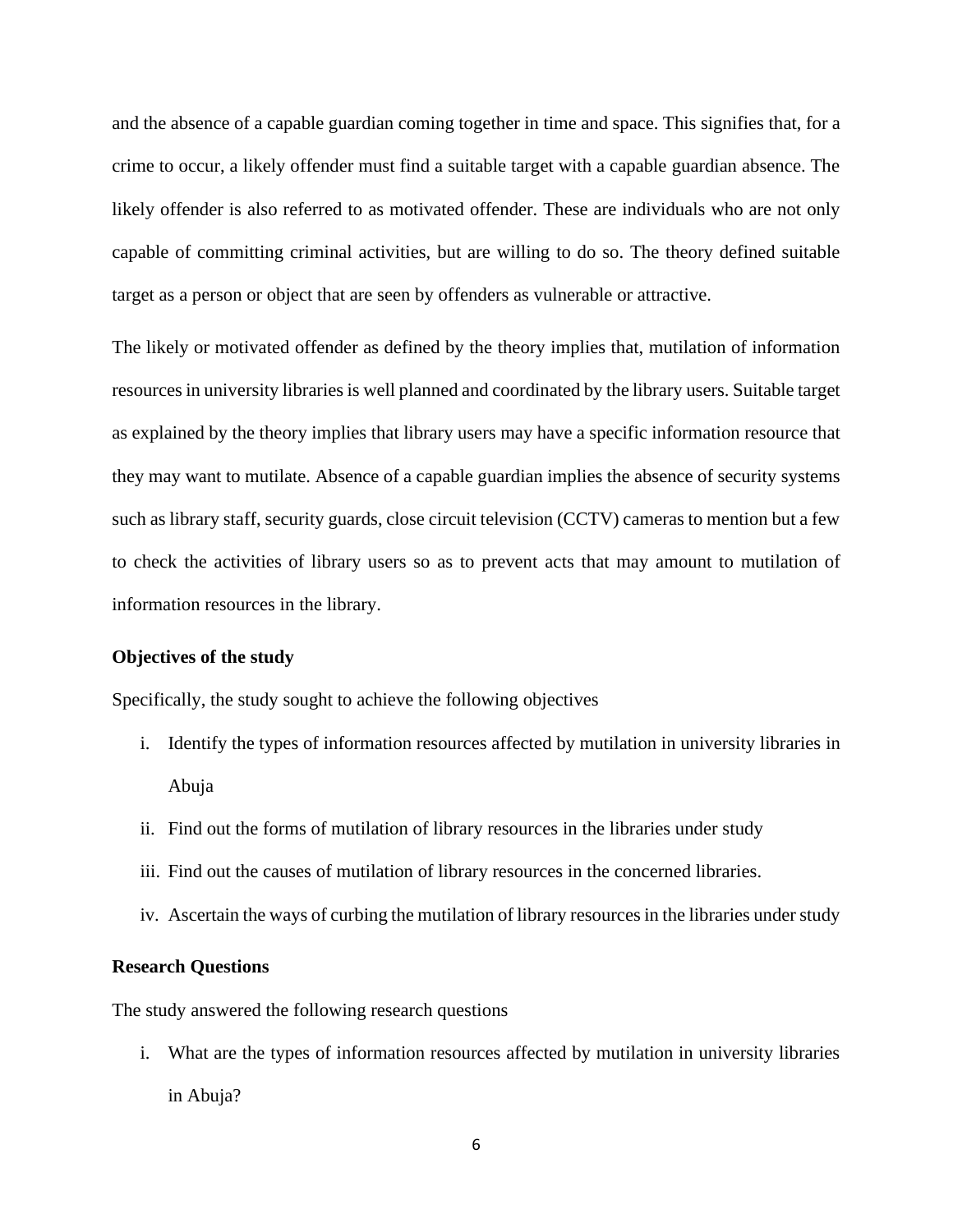- ii. What are the forms of mutilation of information resources in the libraries under study?
- iii. What are the causes of mutilation of information resources in the concerned libraries?
- iv. What are the ways of curbing the mutilation of library resources in the libraries under study?

## **Methodology**

The study adopted a descriptive survey research design. The population of the study comprises 244 library staff made up of professional and non-professional librarians in Universities in Abuja. These universities are: University of Abuja, Veritas University and Nile University. Because the population was small and manageable by the researcher, all the 244 library staff were used for the study. The instrument for data collection was a structured questionnaire titled "Mutilation of Information Resources Questionnaire" (MIQ). The questionnaire was validated by experts in Library and information Science and Measurement and Evaluation. The reliability of the questionnaire was established using Cronbach Alpha method and a reliability coefficient of 0.81 was obtained. Data were collected and analyzed using Frequency Counts, Percentages, Means and Standard Deviation to answer the research questions. A benchmark of 2.50 was used for decision. Item with a Mean value of 2.50 and above was agreed while those below 2.50 were disagreed

## **Results**

**Research Question 1:** What are the types of information resources affected by mutilation in university libraries in Abuja?

| Table 1: Frequency Counts and Percentages of the Types of Information Resources Affected |
|------------------------------------------------------------------------------------------|
| by Mutilation in University Libraries in Abuja                                           |

|                   |     | <b>FREQUENCY</b> |     | PERCENTAGE (%) |                 |
|-------------------|-----|------------------|-----|----------------|-----------------|
| SN<br><b>ITEM</b> | AFT | <b>NAFT</b>      | AFT | NAFT           | <b>DECISION</b> |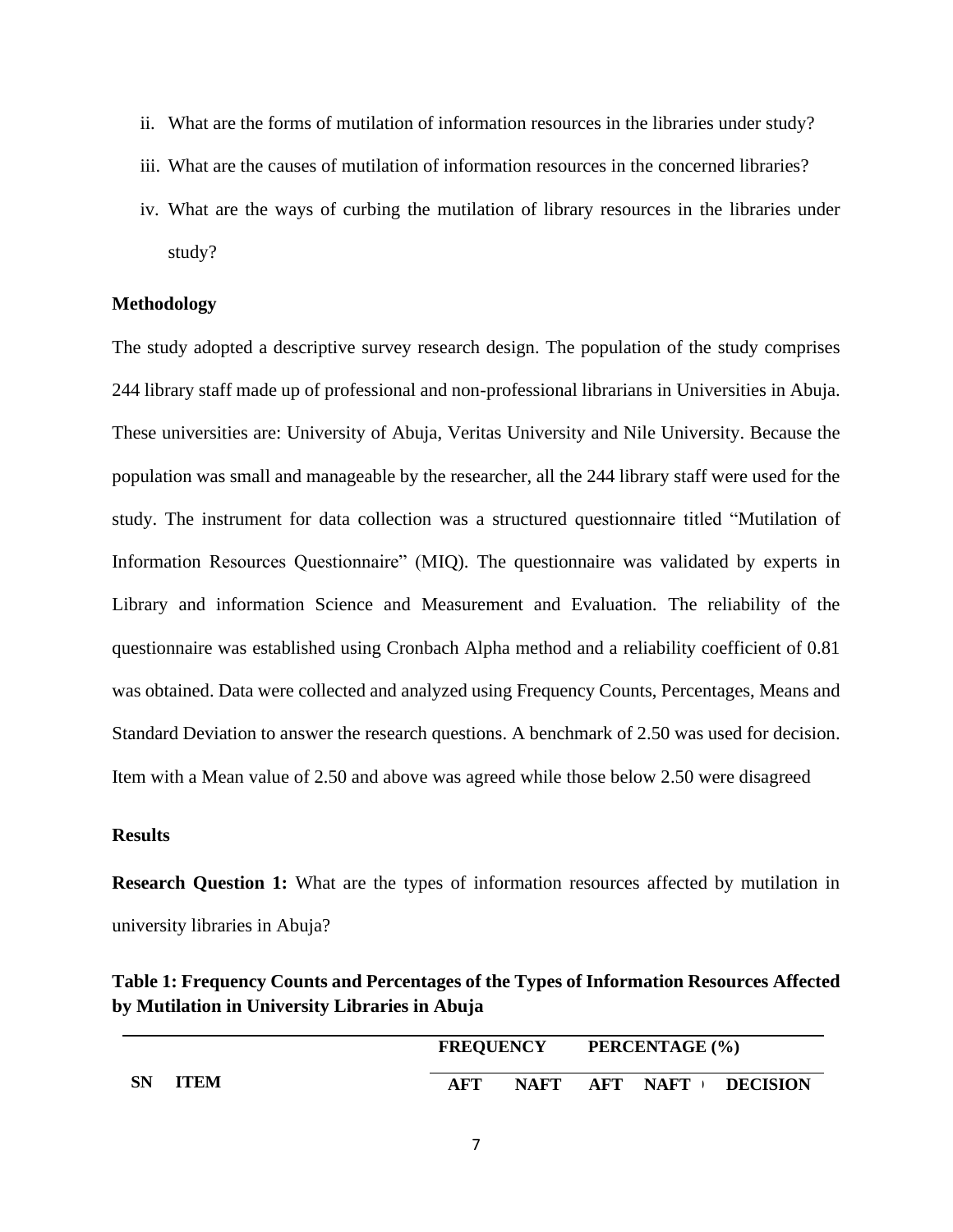| $\mathbf{1}$   | Journals                      | 214 | 30               | 87.7 | 12.3 | Affected |
|----------------|-------------------------------|-----|------------------|------|------|----------|
| 2              | <b>Textbooks</b>              | 244 | $\boldsymbol{0}$ | 100  | 0.0  | Affected |
| 3              | Magazines                     | 180 | 64               | 73.8 | 26.2 | Affected |
| 4              | Newspapers                    | 199 | 45               | 81.6 | 18.4 | Affected |
| 5              | Projects/theses/dissertations | 210 | 34               | 86.1 | 13.9 | Affected |
| 6              | Government publications       | 171 | 73               | 70.1 | 29.9 | Affected |
| $\overline{7}$ | Term papers                   | 177 | 67               | 72.5 | 27.5 | Affected |
| 8              | <b>Compact Disks</b>          | 140 | 104              | 57.4 | 42.6 | Affected |
| 9              | <b>CD-ROMs</b>                | 140 | 104              | 57.4 | 42.4 | Affected |
| 10             | <b>Audio-Visual Materials</b> | 158 | 86               | 64.8 | 35.2 | Affected |

## **AFT= Affected, NAFT= Not Affected**

Table 1 shows the types of information resources affected by mutilation in university libraries in Abuja State in Frequencies and Percentages. From the table, all the items (item 1, item2, item3, item4, item5, item6, item7, item8, item9 and item10) have percentages affected above 50%. This indicate that the information resources affected by mutilation in university libraries in Abuja are journals, textbooks, magazines, newspapers, projects/theses/dissertations, government publications, term papers, compact discs, CD-ROMs and audio-visual materials.

**Research Question 2:** What are the forms of mutilation of information resources in University libraries in Abuja?

| Table 2: Mean and Standard Deviation of the Forms of Mutilation of Information Resources |
|------------------------------------------------------------------------------------------|
| in University Libraries in Abuja                                                         |

| S/N | <b>Items Statement</b>             | Mean | <b>Std. Dev</b> | <b>Decision</b> |
|-----|------------------------------------|------|-----------------|-----------------|
|     | Tearing of pages of books/journals | 2.98 | 1.01            | Agree           |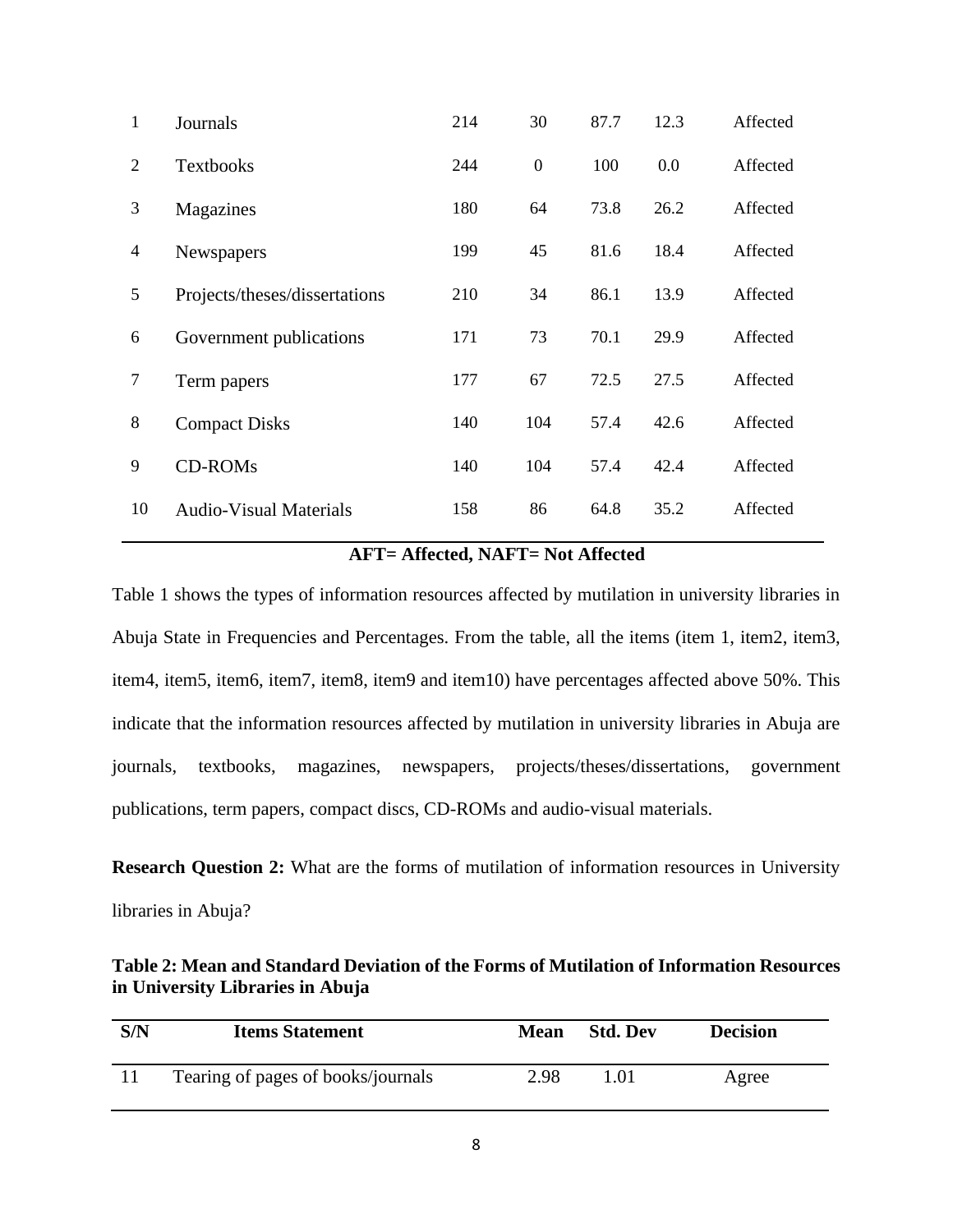| 12 | Underlining of texts/journal                    | 3.01 | $.88$ | Agree |
|----|-------------------------------------------------|------|-------|-------|
| 13 | Highlighting pages of textbooks/journals        | 3.13 | .87   | Agree |
| 14 | Bending spines of textbooks and journals        | 2.89 | 1.11  | Agree |
| 15 | Using of wet hands to turn pages of books       | 2.75 | .70   | Agree |
| 16 | Using of wet hands to turn pages of<br>journals | 2.74 | .81   | Agree |
| 17 | Cracking of CDs                                 | 2.72 | .83   | Agree |
| 18 | Marking of books/journals with biros            | 3.07 | .78   | Agree |
| 19 | Shading of books/journals with pencils          | 2.67 | .88   | Agree |
| 20 | Ear-dogging pages of Journals                   | 2.78 | .85   | Agree |
| 21 | Ear-dogging pages of Books                      | 2.72 | .77   | Agree |
| 22 | Making comments on pages of books               | 2.79 | .82   | Agree |
| 23 | Making comments on pages of journals            | 2.81 | .92   | Agree |
|    |                                                 |      |       |       |

Results in Table 2 shows that all the items (1-13) on the forms of mutilation of library resources in Universities in Abuja have mean values ranging  $2.67 - 3.13$ . Since the mean values are above the mean benchmark value of 2.50, it implies that all the items constitute the various forms of mutilation of library resources in Universities in Abuja.

**Research question 3**: What are the causes of mutilation of library resources in Universities in Abuja?

**Table 3: Mean and Standard Deviation Analysis of the Causes of Mutilation of Library Resources in Universities in Abuja**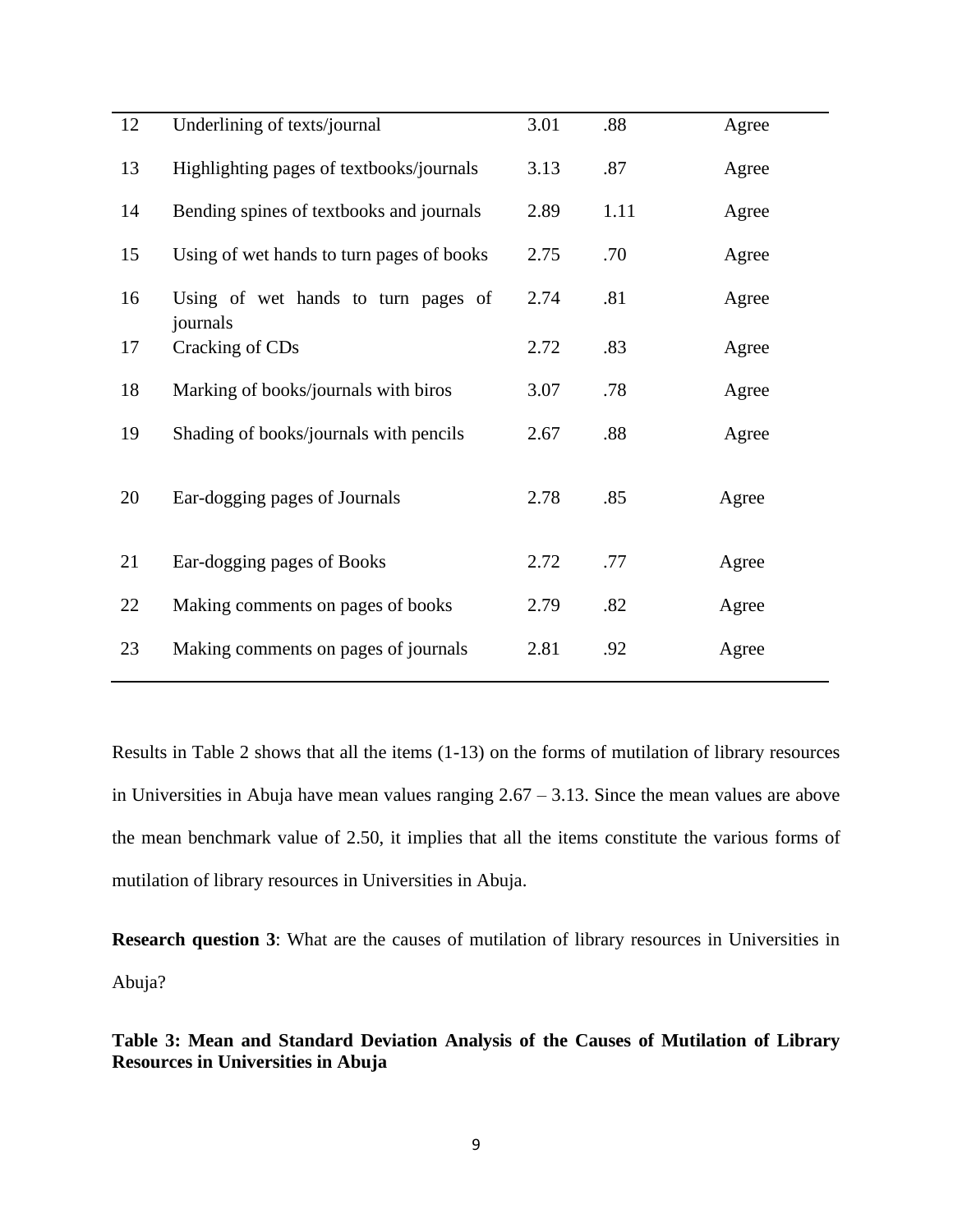| S/N | <b>Items Statement</b>                                    | <b>Mean</b> | <b>Std Dev.</b> | <b>Decision</b> |
|-----|-----------------------------------------------------------|-------------|-----------------|-----------------|
| 24  | Poverty/Financial constraints among users                 | 3.42        | 1.00            | Agree           |
| 25  | <b>Inadequate library Resources</b>                       | 2.37        | .82             | Disagree        |
| 26  | Selfish interest among library users                      | 2.41        | .80             | Disagree        |
| 27  | High cost of photocopying library resources               | 3.47        | .91             | Agree           |
| 28  | Insufficient library opening hours                        | 2.57        | .72             | Agree           |
| 29  | Ignorance of impact on the users                          | 2.63        | .83             | Agree           |
| 30  | Rigidity of circulation process                           | 2.43        | .81             | Disagree        |
| 31  | Inadequate loan period                                    | 2.81        | .79             | Agree           |
| 32  | Low quality of library services                           | 2.91        | .84             | Agree           |
| 33  | Frustration with library services on the part of<br>users | 2.94        | .87             | Agree           |
| 34  | Lack of power supply                                      | 3.26        | .88             | Agree           |
| 35  | High cost of books                                        | 2.94        | .87             | Agree           |
| 36  | Lack of security men at the reading section               | 2.89        | .90             | Agree           |
| 37  | Inadequate close circuit cameras in the library           | 2.87        | 1.02            | Agree           |

Results in Table 3 shows that eleven (11) out of the fourteen (14) items on the causes of mutilation of library resources in Universities in Abuja were agreed by the respondents with mean score ranges between 2.57-3.47 which are above the benchmark of 2.50. Others i.e, item 15, 16 and 20 with mean scores of 2.37, 2.41 and 2.43 respectively were disagreed by the respondents since the mean values were below the benchmark of 2.50.

**Research question 4**: What are the ways of curbing the mutilation of library resources in the libraries under study?

## **Table 4: Mean and Standard Deviation of the Responses on ways of curbing the Mutilation of Library Resources in University Libraries in Abuja**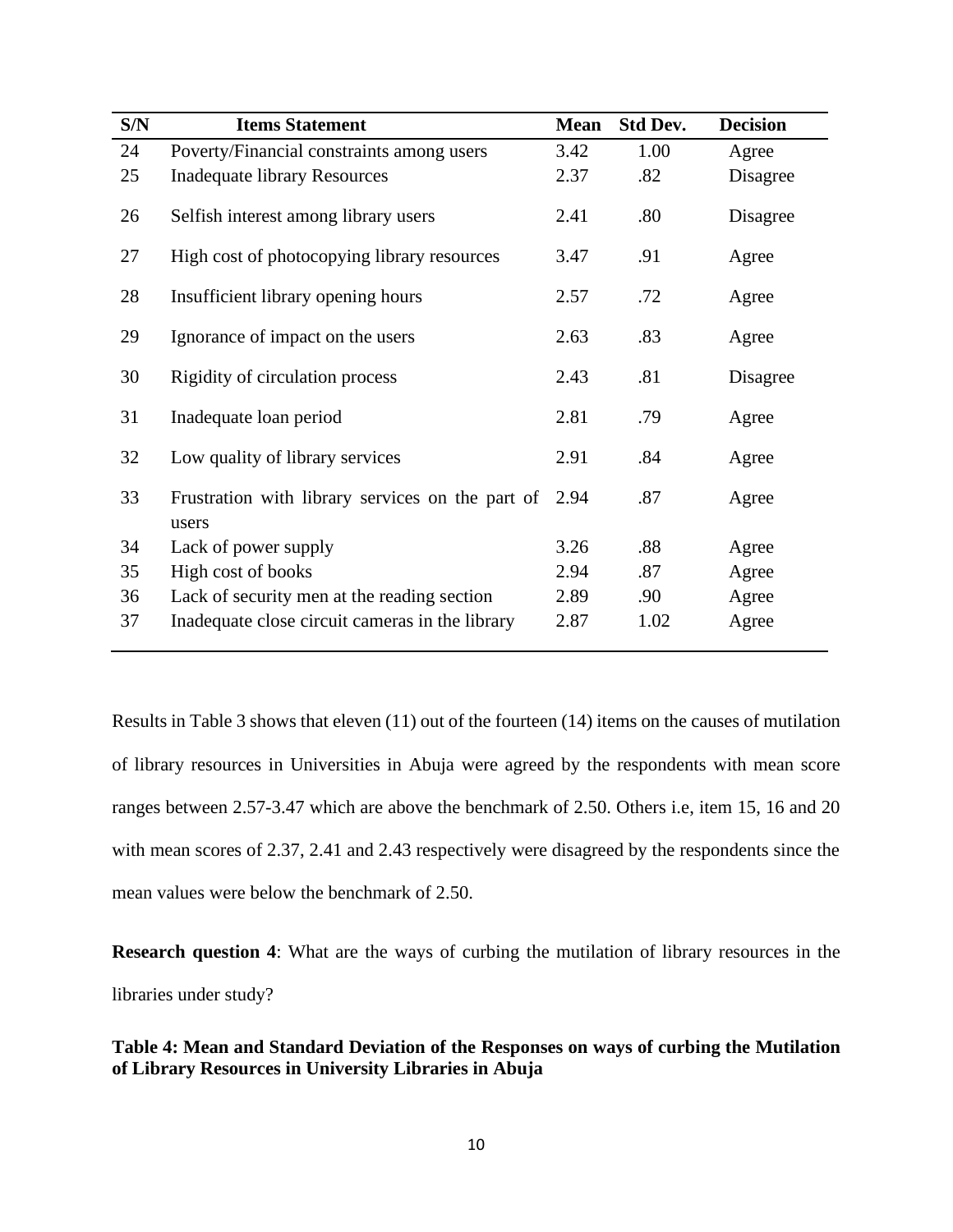| S/N | <b>Items Statement</b>                                                            | <b>Mean</b> | <b>Std. Dev</b> | <b>Decision</b> |
|-----|-----------------------------------------------------------------------------------|-------------|-----------------|-----------------|
| 38  | Reduction in the cost of photocopying                                             | 3.23        | .84             | Agreed          |
| 39  | Provision of loan period for users                                                | 3.10        | .92             | Agreed          |
| 40  | Flexibility of circulation process                                                | 2.89        | .77             | Agreed          |
| 41  | Extending the library opening and closing<br>hours                                | 3.21        | .78             | Agreed          |
| 42  | Proper examining returned books at the<br>circulation desks                       | 3.13        | .88             | Agreed          |
| 43  | Proper checking of users when leaving the<br>library                              | 3.22        | .76             | Agreed          |
| 44  | Mounting of cameras (CCTV) in the library                                         | 3.45        | .87             | Agreed          |
| 45  | The use of flash drive and CDs should be<br>prevented                             | 2.79        | .91             | Agreed          |
| 46  | Provision of adequate library resources                                           | 3.02        | .83             | Agreed          |
| 47  | Creating awareness to users on the negative<br>effects of mutilation of resources | 3.19        | .78             | Agreed          |
| 48  | Reporting offenders in the library/school<br>bulletins                            | 3.24        | .88             | Agreed          |

Results in Table 4 shows that all the items (38-48) on the ways of curbing the mutilation of library resources have mean values ranging  $2.79 - 3.45$ . Since the mean values are above the mean benchmark value of 2.50, it implies that all the items constitute the ways of curbing the mutilation of library resources in University libraries in Abuja

## **Discussion**

The first findings of the study revealed that the types of information resources affected by mutilation in University libraries in Abuja are journals, textbooks, magazines, newspapers, projects/theses/dissertations, government publications, term papers, compact discs, CD-ROMs and audio-visual materials. This finding corroborate with that of Idris, Hassan and Abdul-Qadir (2013) who reported that books, newspapers, dictionaries, encyclopedias, journals and magazines were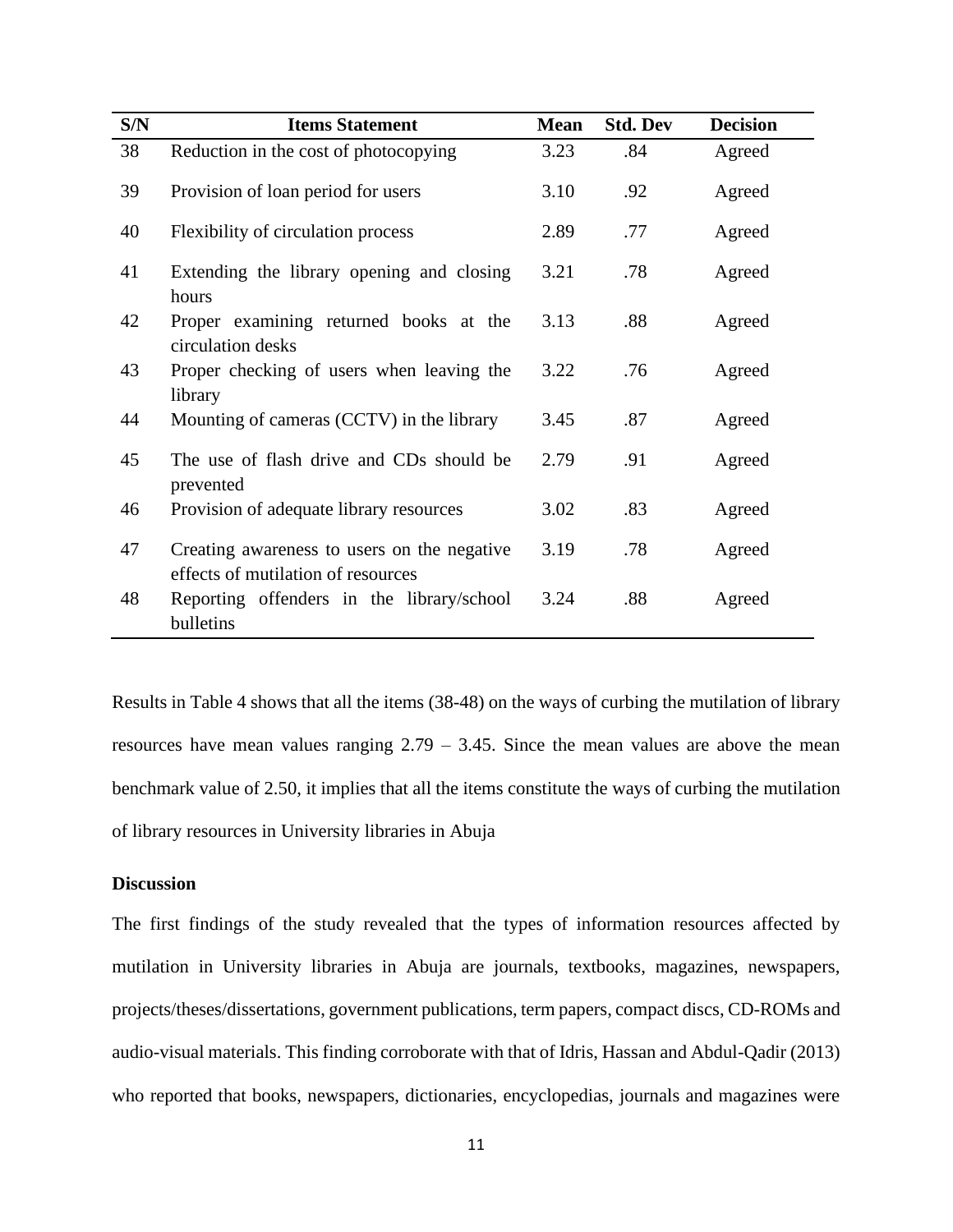the types of information resources affected by mutilation. The finding also corroborate with that of Olajide (2017) who reported that books, encyclopedia, dictionary, journals, newspapers, magazines, CD-ROMs and online databases are the information resources affected by mutilation. In a similar vein, the finding agrees with that of Fasea and Adedokun (2016) who reported that information materials mostly affected by mutilation are textbooks, projects/theses/dissertations and newspapers. From this finding therefore, it can be inferred that a plethora of information resources in Universities libraries in Abuja are prone to mutilation.

The second findings of the study revealed that, the forms of mutilation of library resources in Universities in Abuja include, tearing of pages of books/journals, underlining of texts/journal, highlighting pages of textbooks/journals, bending spines of textbooks and journals, using of wet hands to turn pages of books/journals, cracking of CDs, marking of books/journals with biros, shading of books/journals with pencils, ear-dogging pages of books/journals and making comments on pages of books/journals. This finding corroborates with that of Anyaobi and Akpoma (2012) who reported that writing in books is a form of mutilation of library resources among students. Similarly, the finding corroborates with that of Olajide (2017) who reported tearing of pages of books as a form of mutilation. The finding also agrees with that of Fasae and Adedokun (2016) who examined the abuse of information materials in Academic Libraries by students of tertiary institutions in Ekiti- State, Nigeria and reported the forms of mutilation to include folding of pages of books, and writing on pages of information materials. The findings of this study as observed implied that, undergraduates in Universities in Abuja engage in different forms of mutilation of library resources.

Further, the findings of the study revealed that the causes of mutilation of library resources in Universities in Abuja include, poverty/financial constraints among users, high cost of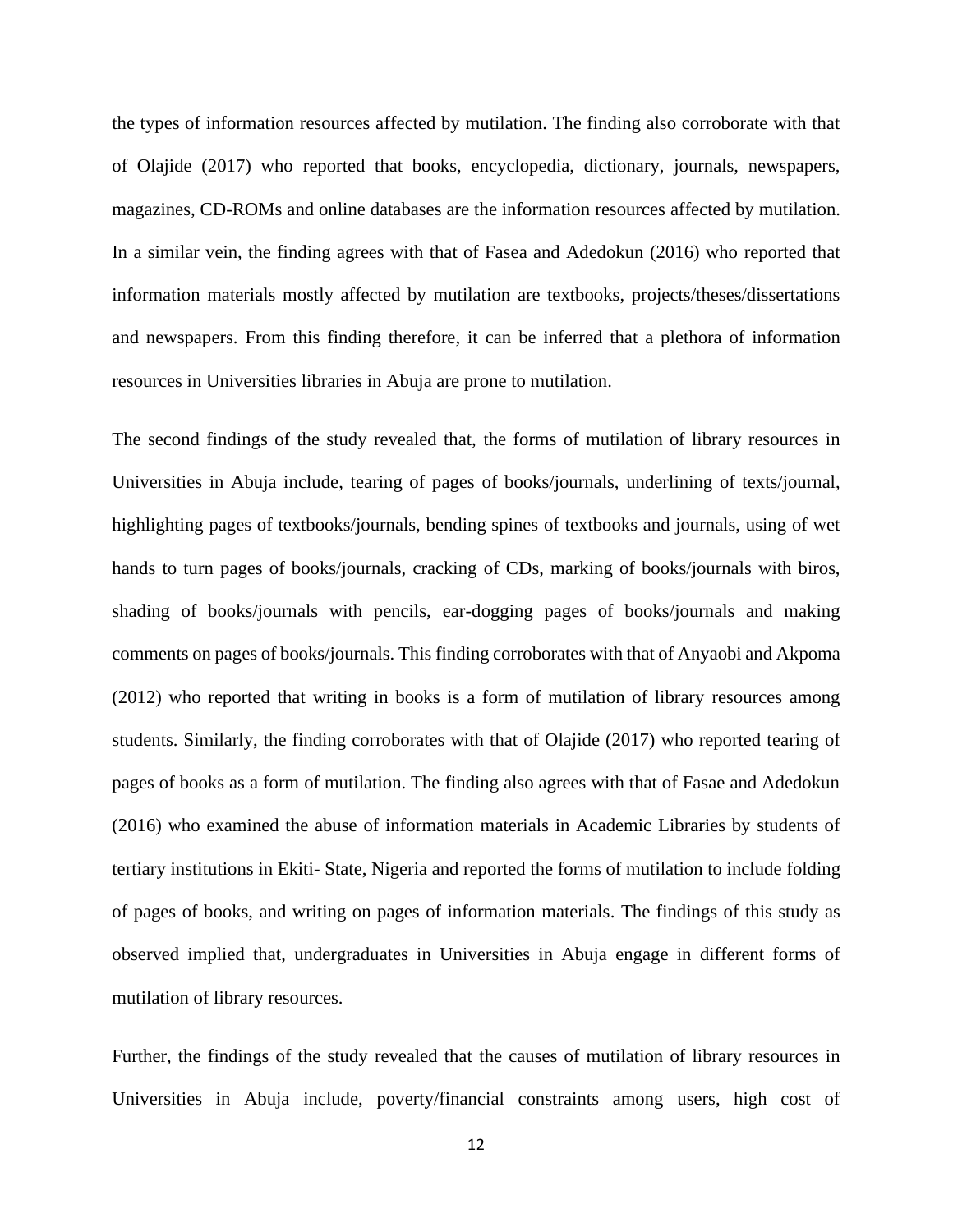photocopying library resources, insufficient library opening hours, ignorance of impact on the users, inadequate loan period, low quality of library services, frustration with library services on the part of users, lack of power supply, high cost of books, lack of security men at the reading section and inadequate close circuit cameras in the library. This finding corroborate with that of Bello (2001) who reported that, security lapses and poor supervision by the library staff contributed highest as a causative factor for library malpractice followed by inadequate number of books in the library which attracted 61.53 %. Similarly, the finding corroborate with that of Olajide (2017) who reported that, university library materials are stolen and mutilated due to inadequate copies of library materials, porous security systems. In a similar vein, Oyesiku, Buraimo and Olusanya (2012) reported the causes of mutilation to include lack of photocopier, ignorance and financial constraint. The finding however disagree with that of Fasae and Adedokun (2016) who examined the abuse of information materials in Academic Libraries by students of tertiary institutions in Ekiti- State and reported that students abuse information materials because they are too lazy, selfish. As observed from the findings of the present study, it can be inferred from this finding that a plethora of factors affect mutilation of library resources in University libraries in Abuja.

Lastly, the findings of the study revealed that reduction in the cost of photocopying, provision of loan period for users, flexibility of circulation process, extending the library opening and closing hours, proper examining returned books at the circulation desks, mounting of cameras (CCTV) in the library and Creating awareness to users on the negative effects of mutilation of resources among others are the ways of curbing the mutilation of library resources in University libraries in Abuja. This finding corroborate Fasea and Adedokun (2016) who reported that mounting of cameras (CCTV) in the library, provision of effective photocopying facilities, proper checking of users when leaving the library and regular acquisition of relevant and current information materials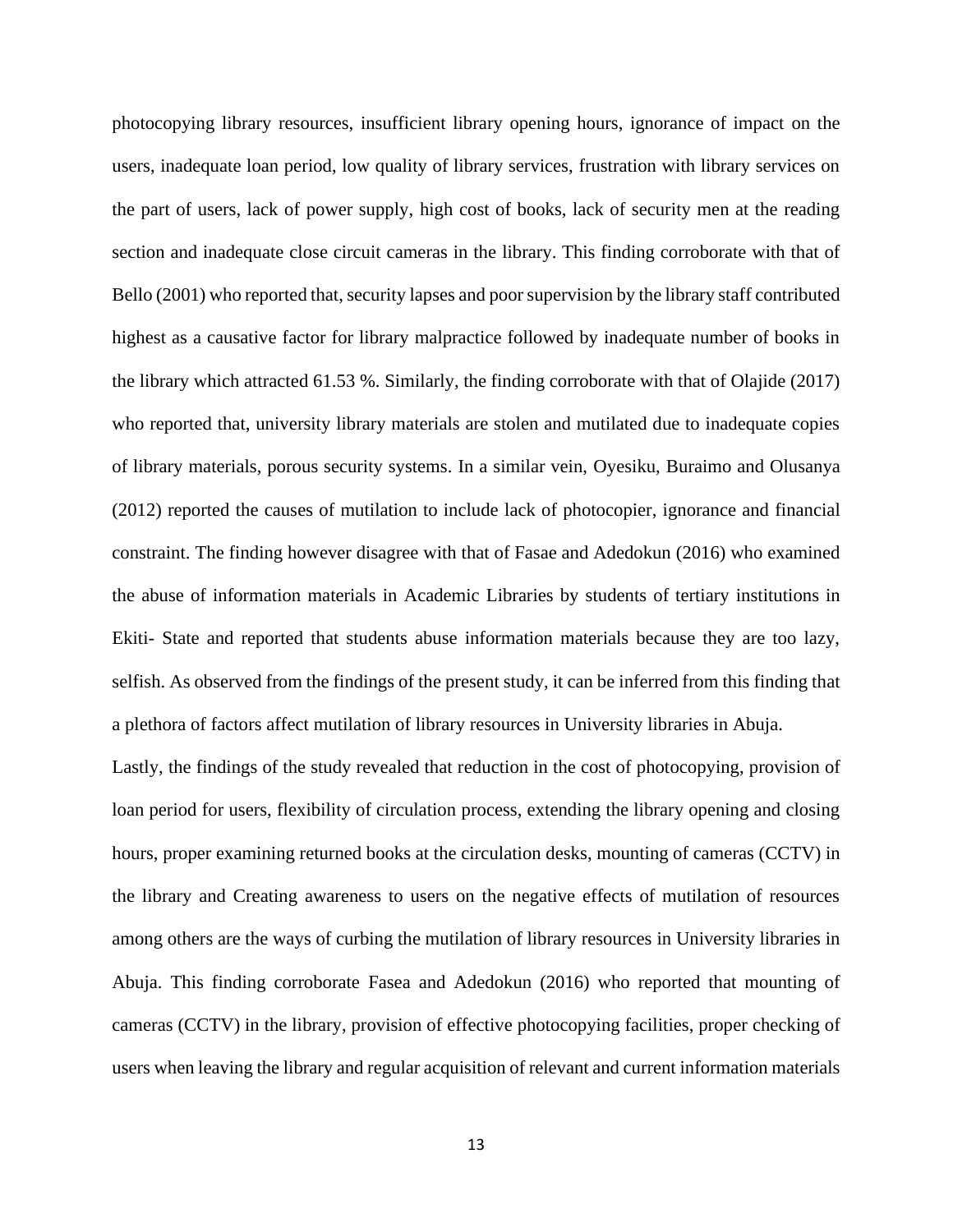are the ways of minimizing theft and mutilation of information materials. The finding is also in tandem with that of Olajide (2017) who reported that the use of security personnel at the main entrance, installation of Close Circuit Television (CCTV), installation of electric security system, checking in and out of the library users and personnel, making enough copies of books, window burglary with net, and availability of functional photocopy machine are ways of minimizing theft and mutilation in the library.

## **Conclusion and Recommendations**

From the findings, the study concluded that a plethora of information resources in university libraries in Abuja are prone to mutilation. Mutilation of library resources is serious problem ravaging Universities libraries in Abuja and if not tackled could adversely affect the quality of information resources provided.

Based on the findings of the study, the following recommendations were made

- i. The cost of photocopying information materials in the libraries should be subsidized by Universities to enable easy access to information materials by library users. This can help in curbing the issue of mutilation
- ii. University libraries should embark on awareness programmes to educate users who are ignorant of the negative effects of mutilation of library resources to desist from such acts as it lowers their academic performance
- iii. Mutilators should be subjected to heavy and well defined penalties such as withdrawal of library card to serve as deterrent to other users and
- iv. Libraries should adopt the use of new technologies such as Radio Frequency Identification (RFID) to solve some of the problems caused by mutilation of library resources

14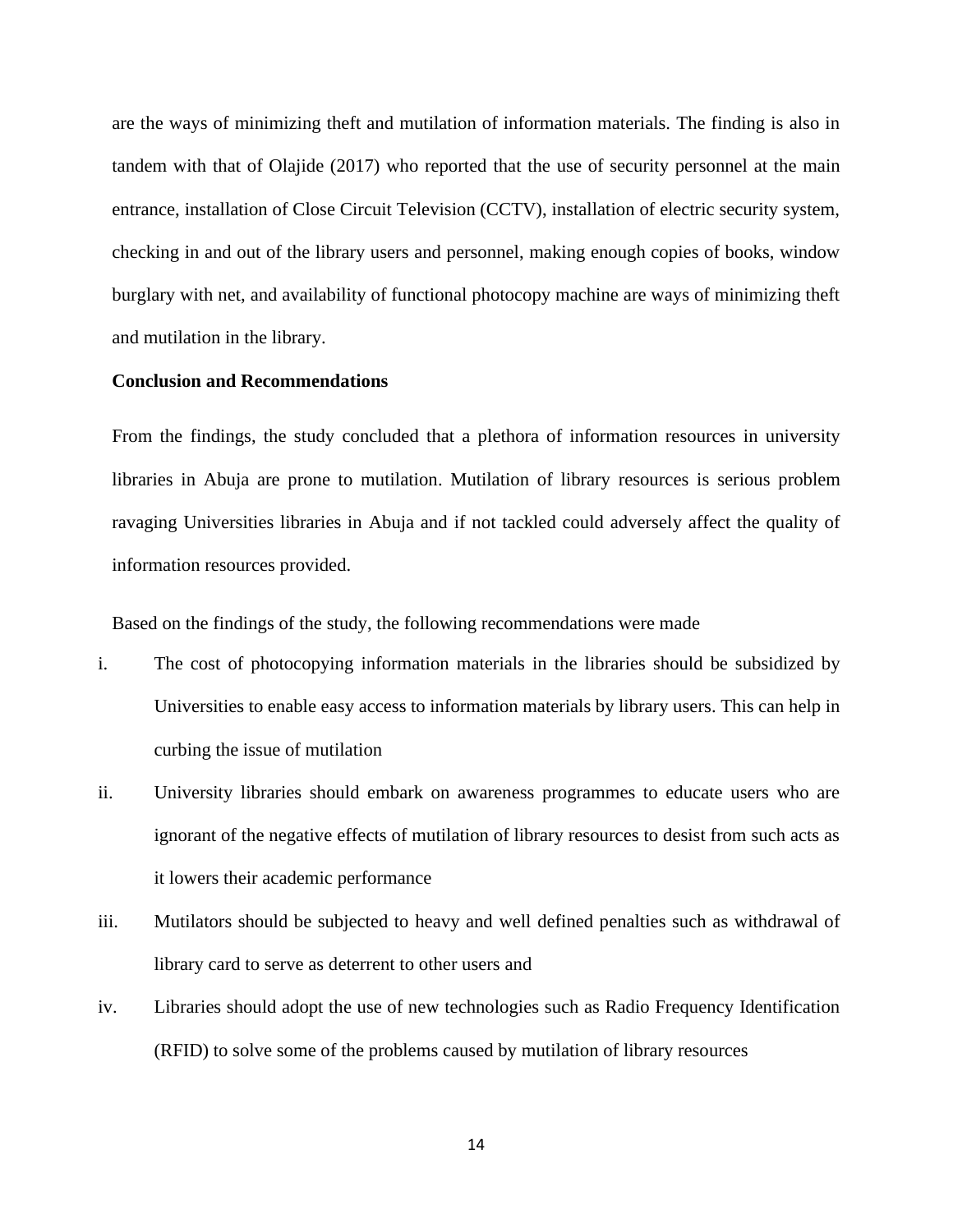#### **REFERENCES**

- Abareh, H. M. (2001). An exploratory survey of book loss, theft and damage in Abubakar Tafawa Balewa University (ATBU), Bauchi, Nigeria. *Library and Archival Security, 17*(1), 33-42
- Amidu, G. & Umaru, I. M. (2019). Strategies for Managing Theft and Mutilation of Information Resources in Nasarawa State University Library Keffi, Nigeria. *IOSR Journal Of Humanities And Social Science (IOSR-JHSS),* 24(5): 39-45
- Anyaobi, G. & Akpoma, O. (2012). Abuse of Library Materials in Academic Libraries: A Case Study of Delta State University Polytechnic Library, Ogwashi-Uku, Nigeria. *Journal of Research in Education and Society*, 3(1): 54-58.
- Bello, A. S. (2001). Library Use Malpractices: A Case Study of the Ibadan Polytechnic Library. *Nigerian Libraries*, 35(1): 23-32.